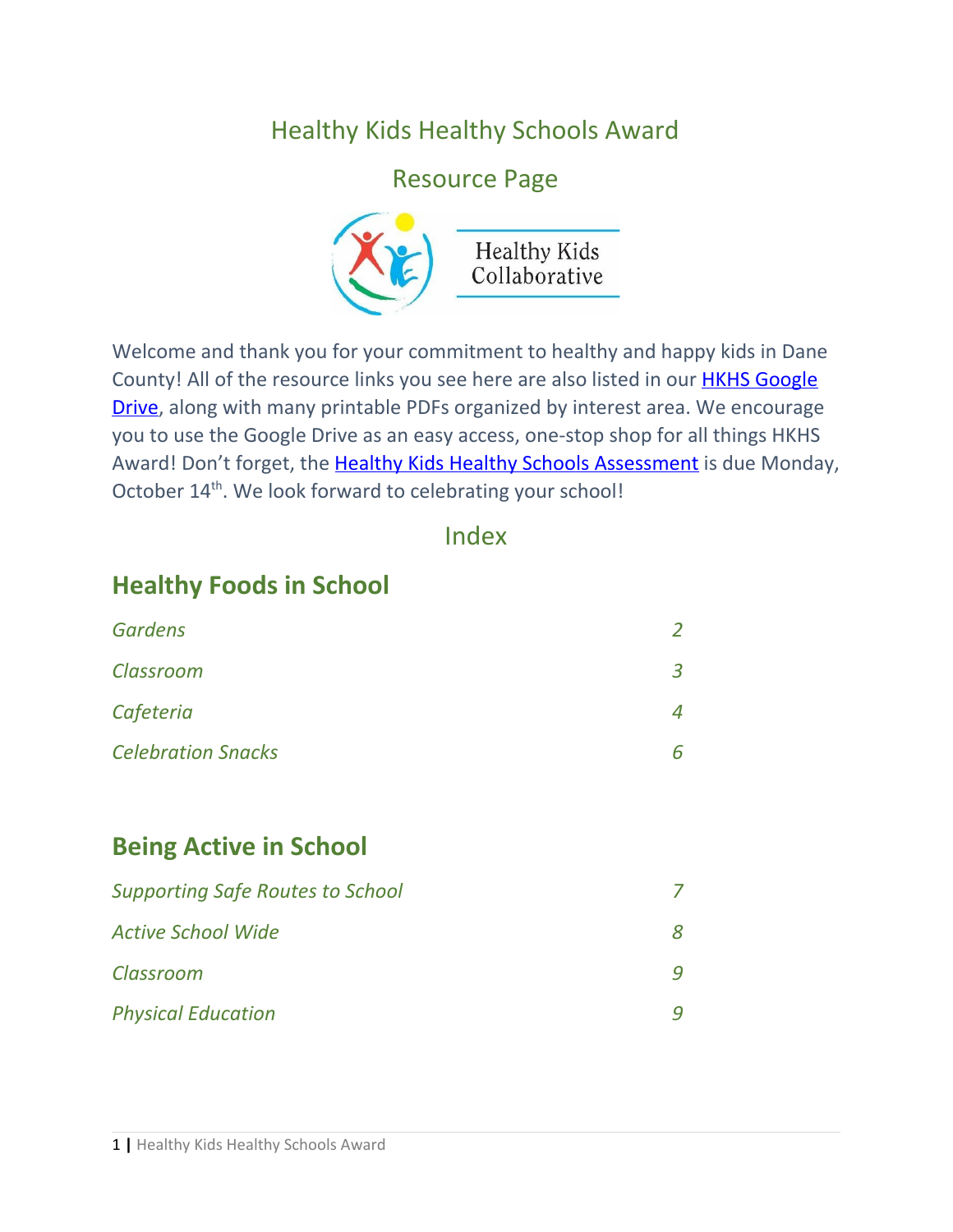#### **Healthy and Well School** *10*

## **Healthy Foods in School**

#### *Gardens*

- [School Garden and Gardening Club](https://www.actionforhealthykids.org/activity/school-garden)
- [Submit Your Schools Garden Story](https://wischoolgardens.org/garden-stories/)
- Annual education around Farm to School in the classroom [\(Farm to School Folder\)](https://drive.google.com/drive/folders/1JTfnZaB1DKA3OQyyEvae_sdLVHLUarot?usp=sharing)
- Annual education around Farm to School in the cafeteria [\(Farm to School Folder\)](https://drive.google.com/drive/folders/1JTfnZaB1DKA3OQyyEvae_sdLVHLUarot?usp=sharing)
- Annual education around Farm to School schoolwide [\(PDF](https://drive.google.com/file/d/1XB9mr7fAJLHTZgiidvlEw4AbH-bdrnry/view?usp=sharing)) o <https://www.cias.wisc.edu/toolkits/>
- [Utilize Got Dirt? Toolkit in developing a vegetable garden](https://www.dhs.wisconsin.gov/publications/p4/p40112.pdf) o [\(PDF](https://drive.google.com/file/d/1Jj6_phSIKDqDK4JSn0N0F8Lc-j0s9_wn/view?usp=sharing))
- [Use ingredients from school garden in breakfast, lunches,](http://www.thelunchbox.org/recipes-menus/recipes/?search_term=fs&search_field=RecipeNumber&category_filter=) [and snacks](http://www.thelunchbox.org/recipes-menus/recipes/?search_term=fs&search_field=RecipeNumber&category_filter=)
- Healthy Cooking Club
	- o [https://www.chopchopfamily.org/chopchop-cooking](https://www.chopchopfamily.org/chopchop-cooking-club)[club](https://www.chopchopfamily.org/chopchop-cooking-club)
	- o [https://www.actionforhealthykids.org/activity/health](https://www.actionforhealthykids.org/activity/healthy-cooking-club/) [y-cooking-club/](https://www.actionforhealthykids.org/activity/healthy-cooking-club/)
- **[Teacher and Educator lead garden committee](https://kidsgardening.org/create-sustain-a-program-forming-a-garden-committee/)** 
	- o [PDF](https://drive.google.com/file/d/1k9WHRsZ6UIKChAPLqoiDajkasb3IdTDs/view?usp=sharing)
- Classroom Garden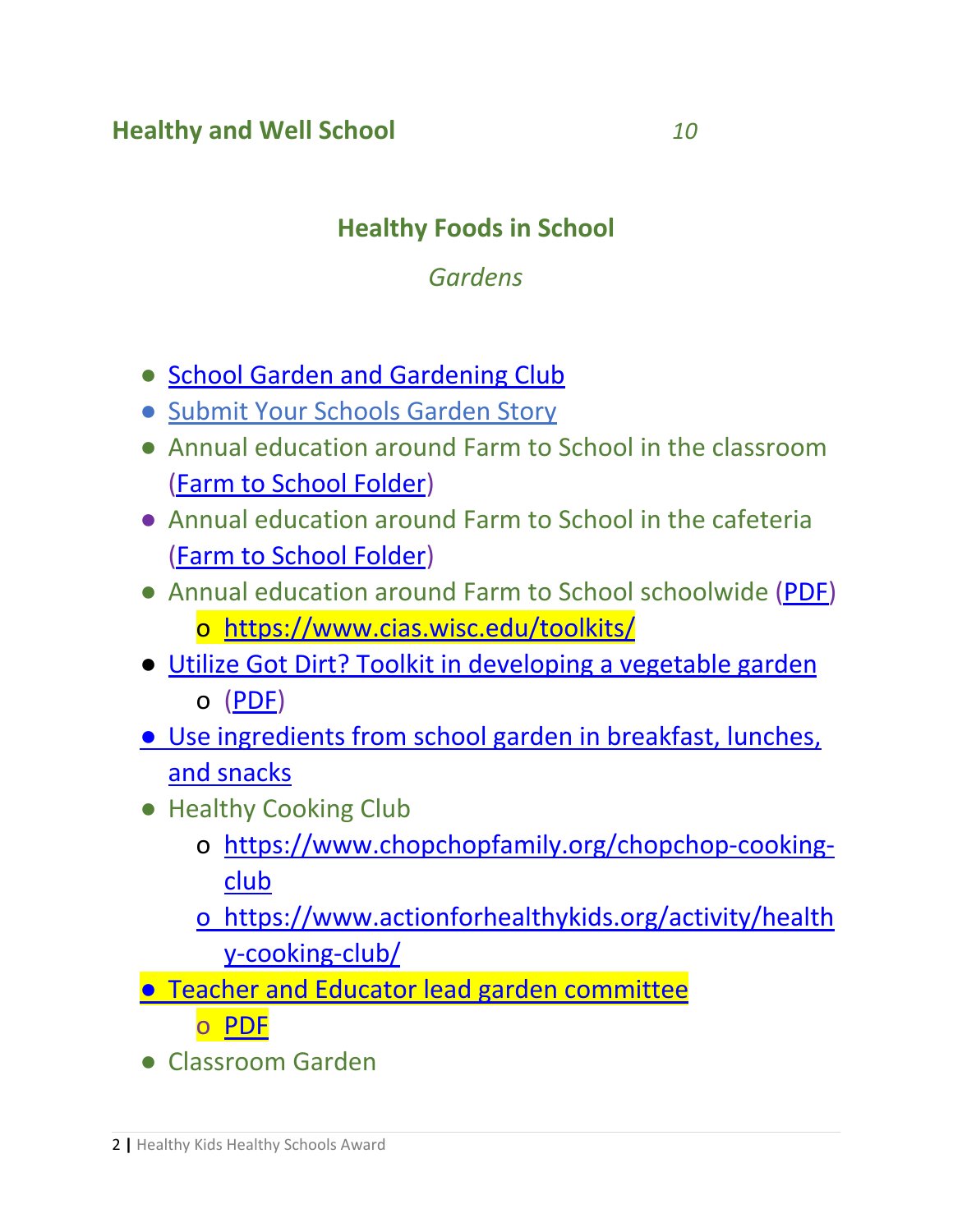# **Healthy Foods in Schools**

#### *Classroom*

- Challenge different classes to eat the most fruits and vegetables in school
- Weekly or Monthly Breakfast in the Classroom ([PDF\)](https://drive.google.com/file/d/1oAh_CCWi4-5xrtzEhggEcZ4-Q5X3oGVq/view?usp=sharing)
- Healthy Classroom Competition
- Environmentally Focused Science Fair
- Student Led Fruit Salad Snack Day
- Classroom-wide snacks meet of exceed the Smart Snack guidelines ([PDF](https://drive.google.com/file/d/1Q_z2F_MIYcqzWR5FvcOBvFWeMx2SlK_G/view?usp=sharing))
- Foods for celebrations meet or exceed Smart Snack guidelines ([PDF](https://drive.google.com/file/d/1Q_z2F_MIYcqzWR5FvcOBvFWeMx2SlK_G/view?usp=sharing))
- Education around reducing food waste ([PDF\)](https://drive.google.com/file/d/1X1V49srdYiQTPATiVACwfhaSrMIzMssa/view?usp=sharing)
- Education around nutrition promotion and education [\(PDF](https://drive.google.com/file/d/1cN3hxQWdxnw6gRUHacUUzTdBCKN9RjuF/view?usp=sharing))[\(PDF\)](https://drive.google.com/file/d/1ggVct7PL7a2_-asHXi3TwGXTJL9Z6eAX/view?usp=sharing)([PDF](https://drive.google.com/file/d/1E-2svuEgrmoE-osjYWM403CcPFrDlWfx/view?usp=sharing))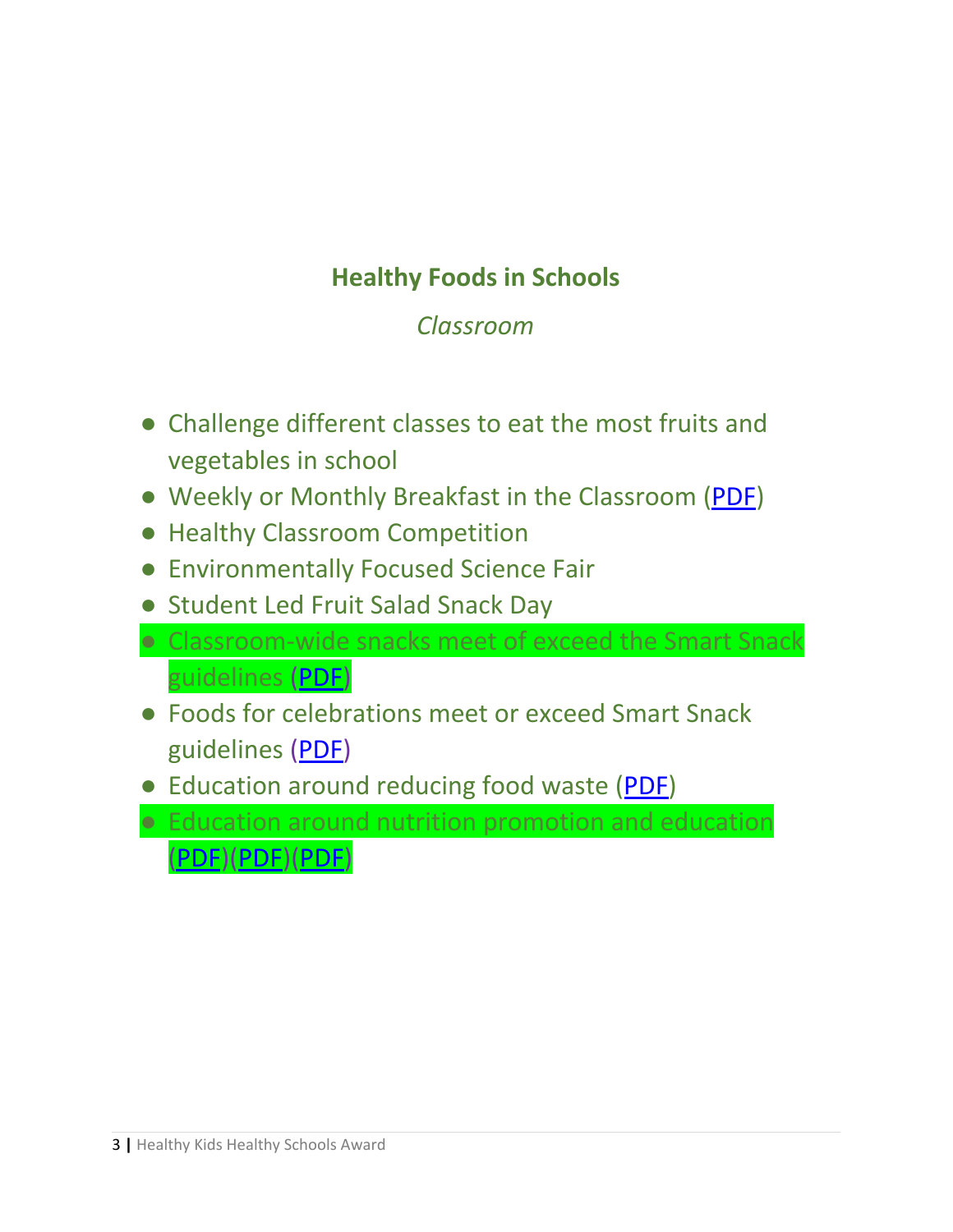## **Healthy Foods in Schools**

# *Cafeteria*

- School Breakfast Challenge ([PDF\)](https://drive.google.com/file/d/1mYMumaftLp8mpqTsvliBMhDqKf-rS0vy/view?usp=sharing)
- Second Chance Breakfast ([PDF](https://drive.google.com/file/d/1cnhdG611FvCNkFgoH7HgP_jkZEzzI_G0/view?usp=sharing))
- Lunchroom Implements three techniques to make it a Smarter Lunchroom [\(PDF](https://drive.google.com/file/d/1bxq4tsvdWe8iLFf0nyPrp73p9mpyd2fq/view?usp=sharing))
- Seated 20 minute lunch for all students
- Address students leaving school during lunch periods
- Backpack Program ([PDF](https://drive.google.com/file/d/1Wlw_tSWFD0xTpm9DHhwqfRGeUod7YpZx/view?usp=sharing))
- Take steps to protect the privacy of students who qualify for free or reduced meals
- School meals surpass standards that are required by the USDA ([PDF\)](https://drive.google.com/file/d/1W4klWkSzZaKTifKi3UZUldnjNRLzd6HI/view?usp=sharing)
- Announce the days menu in daily announcements
- [March programming around national School Breakfast](https://schoolnutrition.org/Meetings/Events/NSBW/2020/) [Week](https://schoolnutrition.org/Meetings/Events/NSBW/2020/) ([PDF\)](https://drive.google.com/open?id=11KgXfYPHPzMS5kZl8LA3Mp21PNCXF-wc)
- Free water is available throughout lunch
- Salad bar in cafeteria ([PDF](https://drive.google.com/file/d/1uaYQajDiR2o7ueFpCD9iM5LjGDY3-Cp_/view?usp=sharing))
- Increase participation in school meal programs by 5% [\(PDF](https://drive.google.com/file/d/18_3EUAe__itYNjQQtbfTmJE95ZcN0m1A/view?usp=sharing))
- [Utilize "smarter" lunchroom signs and labels](https://www.smarterlunchrooms.org/scorecard-tools/print-your-own-smarter-lunchrooms-signs-and-labels)
- Provide nutritional facts for breakfast and lunch foods to students and parents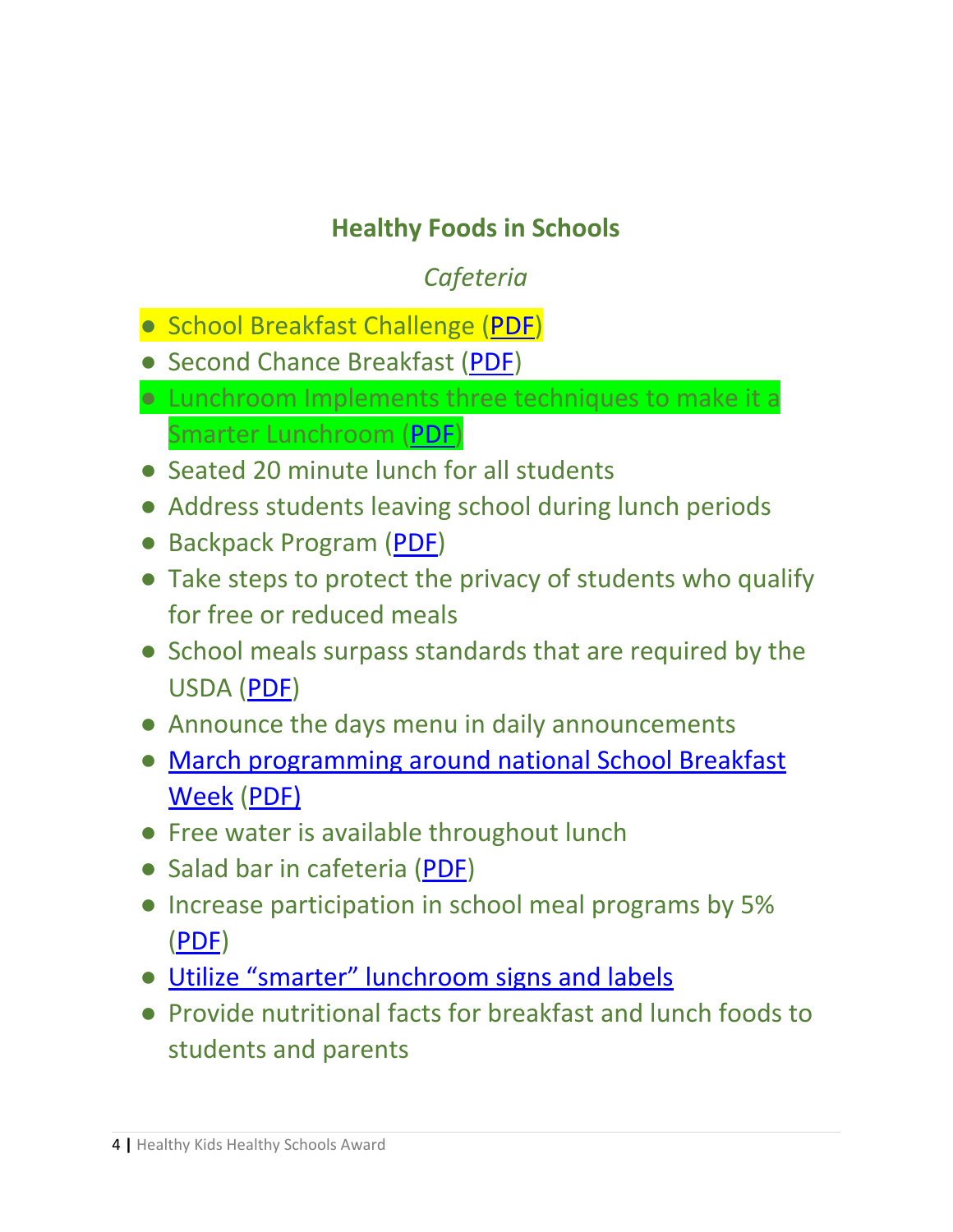- Place pre-packaged salads or salad bar is available in high traffic area
- Fill out the Smarter Lunchroom Score card ([PDF](https://drive.google.com/file/d/1bxq4tsvdWe8iLFf0nyPrp73p9mpyd2fq/view?usp=sharing))
- Display fruits and vegetables in nice, non-stainless steel bowls
- Taste test of a new entrée at least once a year
- Teachers and Staff smile and greet students upon entering lunch line
- Monthly lunch menus posted in the main office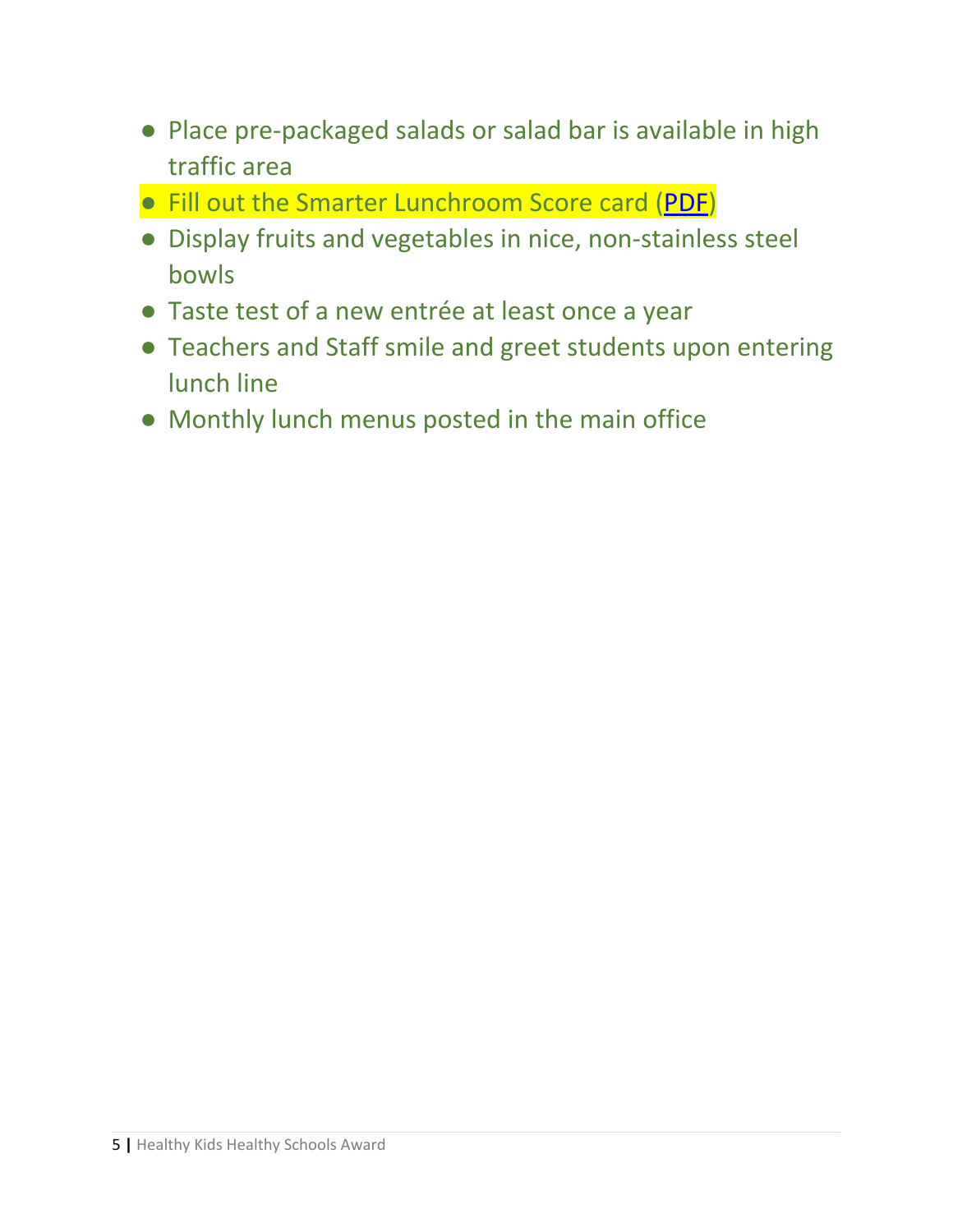### **Healthy Foods in Schools**

*Celebration Snacks*

- Create and Utilize a [Birthday](https://wicancer.org/wischoolwellness/wi-success-story-birthday-carts-at-riverside/) Cart
- Healthy Vending Activity ([PDF\)](https://drive.google.com/file/d/1nlx-QnTQGPiPRqoQKEtXlNhfdHhDVARE/view?usp=sharing)
- Discourage the use of unhealthy food as a fundraiser [\(PDF\)](https://drive.google.com/file/d/1AKH4DNSKZo5WP0p7xhk_HWBSsxVuxxmN/view?usp=sharing)
- Rewards and incentives offered meet or exceed the Smart Snacks guidelines [\(PDF\)](https://drive.google.com/file/d/1RURmskQBKN6aP9SQWzKFtBf6ezlPltO6/view?usp=sharing)
- All beverages sold at school meet USDA's Smart Snacks in School standards ([PDF\)](https://drive.google.com/file/d/1RURmskQBKN6aP9SQWzKFtBf6ezlPltO6/view?usp=sharing)
- Food is not used as reward or punishment [\(PDF\)](https://drive.google.com/file/d/11nVatiBi-sETJXXc-JY1kopWLrFHT7o5/view?usp=sharing)
- Food available in staff lounge and meetings optimizes healthy food options [\(PDF](https://drive.google.com/file/d/10xyAxqQeoWS9LXYiy7DyQG5g8VFyUq4_/view?usp=sharing))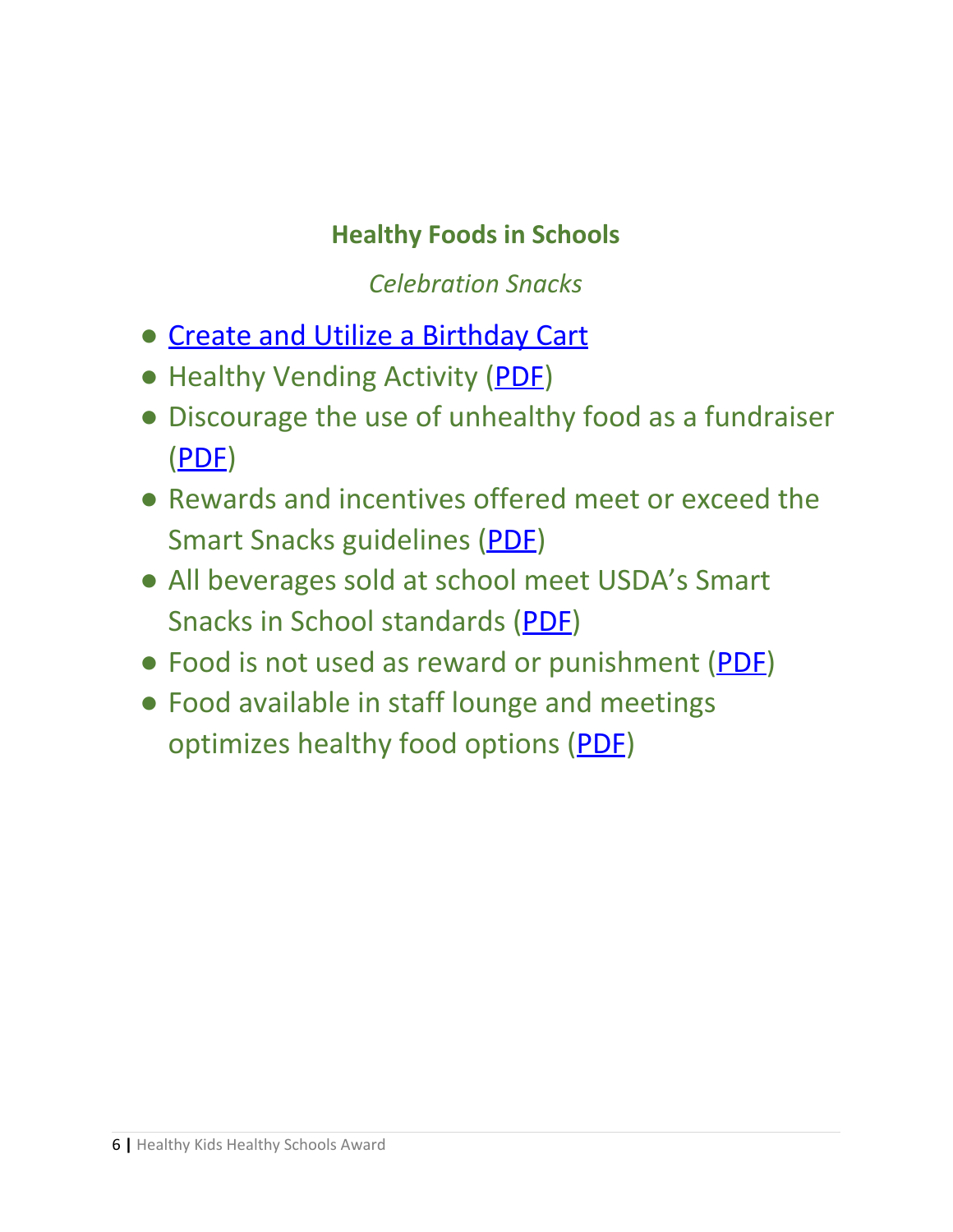## **Being Active in School**

*Supporting Safe Routes to School*

- [Walk to school day/week in October](http://www.walkbiketoschool.org/)
- Walking School bus [\(PDF\)](https://drive.google.com/file/d/1XcKiQYblnhEse8LF3SQ8N2TLxgCyVJqc/view?usp=sharing)
- [Safe Routes to School Plan](http://guide.saferoutesinfo.org/) [\(PDF](https://drive.google.com/file/d/12P61W6tU6bY0BCibH6xxqrh9xXYlXvIJ/view?usp=sharing))
- [Vision Zero Plan for your school](http://www.visionzeroforyouth.org/)
- Teach students safe ways to cross the street [\(PDF](https://drive.google.com/file/d/1WgFgWTF7TTFT4WMn_Zf_H21rxR4S8iJN/view?usp=sharing))
- Bike train ([PDF\)](https://drive.google.com/file/d/1iF3BbcCUONjpQGheD-YIRfYrHS8QfgnT/view?usp=sharing)
- Work on local complete streets policy for your school [\(PDF](https://drive.google.com/file/d/1rzz6CN9ExmNkMfB8N-xRciSFe4R7pG0h/view?usp=sharing))
- Tips for safer school routes are distributed to parents
- Pop up traffic calming ([PDF](https://drive.google.com/file/d/1I-hp_a-9AHZewragfpmOP0zue5dUQk_k/view?usp=sharing))
- Protected bike lane for parents or students biking to school
- Open streets Dates [\(PDF](https://drive.google.com/file/d/1ItQydO8k8r94jMoHepwofvK4mQ1tbub2/view?usp=sharing))
- Teachers help in directing traffic on grounds
- Pop up visible crosswalk
- Better Bus Stop (bus stop design contests) [\(PDF](https://drive.google.com/file/d/1i1N6A8XeD6RkjiCyNhJHRBQfA7IFvScu/view?usp=sharing))
- Crossing the Street Program ([PDF\)](https://drive.google.com/file/d/1hMM97H86HUBFcn75N6k2MK2llNY3jkuZ/view?usp=sharing)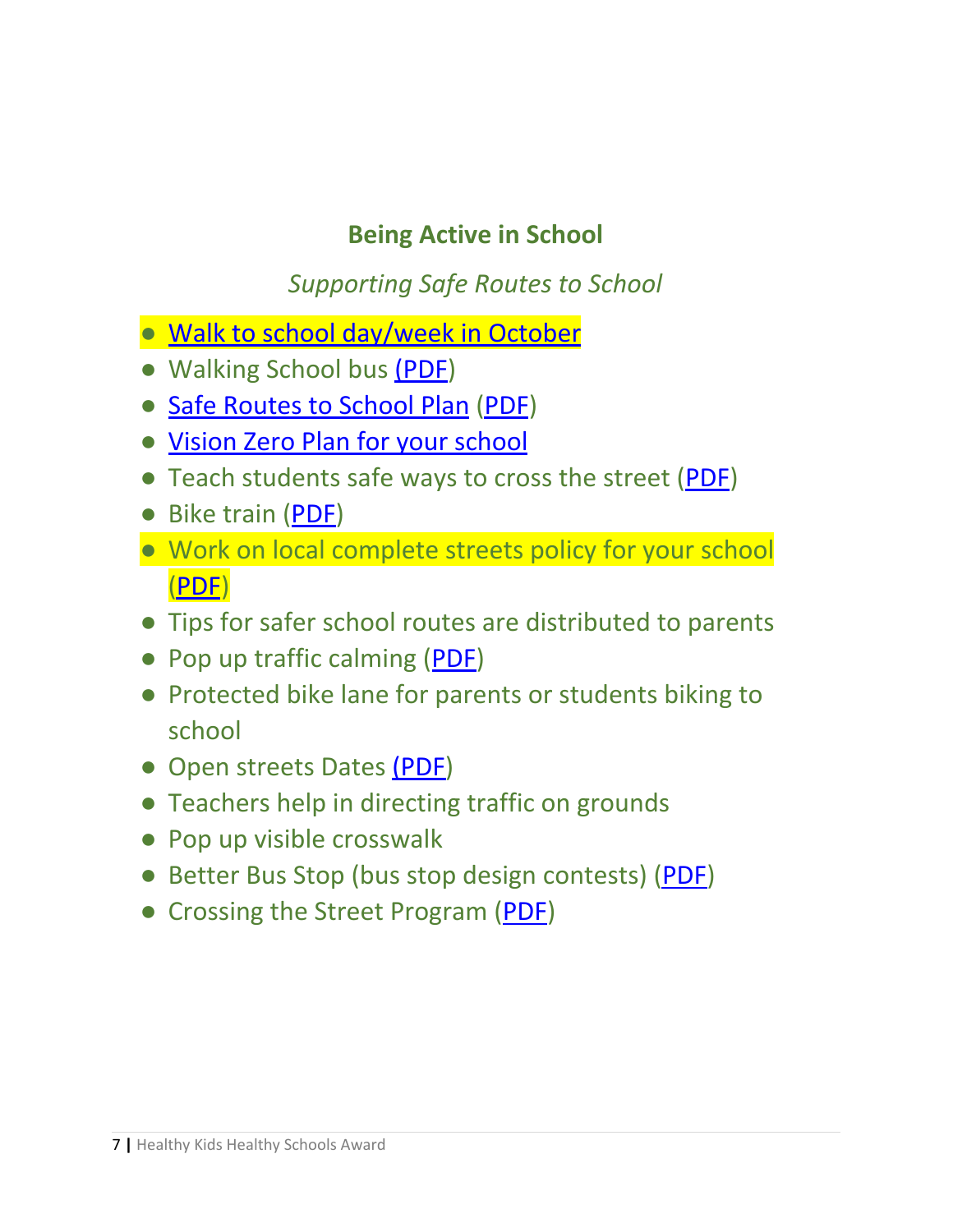### **Being Active in School**

*Active School Wide*

- [Mileage Club/Contest](https://www.fitnessfinders.net/Mileage-Club-s/322.htm)
- [AHA's National Walking Day on April 1](https://nationaldaycalendar.com/national-walking-day-first-wednesday-in-april/)<sup>[st](https://nationaldaycalendar.com/national-walking-day-first-wednesday-in-april/)</sup>[, 2020](https://nationaldaycalendar.com/national-walking-day-first-wednesday-in-april/)
- Screen Free Week ([PDF](https://drive.google.com/file/d/1ncyvAkI9evnxNEq2Gfd6TU75Zv_Dw3Zt/view?usp=sharing))
- Healthy Carnival [\(PDF\)](https://drive.google.com/file/d/1jDrLKemp9egA3c0qwu7sqNnLzOFz7XQu/view?usp=sharing)
- Recess Before Lunch ([PDF](https://drive.google.com/file/d/1jAby9LaovYTTSTTspBwrMo2_F0MhQHlB/view?usp=sharing))
- [Every Kid Healthy Week](http://www.everykidhealthyweek.org/)
- Fun Run ([PDF](https://drive.google.com/file/d/1venNdw_T9ZKCpVHwjykClZz3JYxZAGcP/view?usp=sharing))
- Walk with the Principal Day ([PDF](https://drive.google.com/open?id=1oa6OK-X2f6IT6okFY95CudOzZ9ngxTqG))
- Bike racks and/or fix it stations [\(PDF\)](https://drive.google.com/file/d/1QRneW8W_0stvQr-6T3lE9M4XWVD5QzSx/view?usp=sharing)
- [Bike to work week in May](https://bikeleague.org/bikemonth)
- Physical activity during morning announcements
- Family Fitness Night ([PDF](https://drive.google.com/file/d/1XbeIJqkJkoYSblhapKnZo7ezE42eWBXL/view?usp=sharing))
- [Monthly Walk and Roll to School Days](http://www.walkbiketoschool.org/)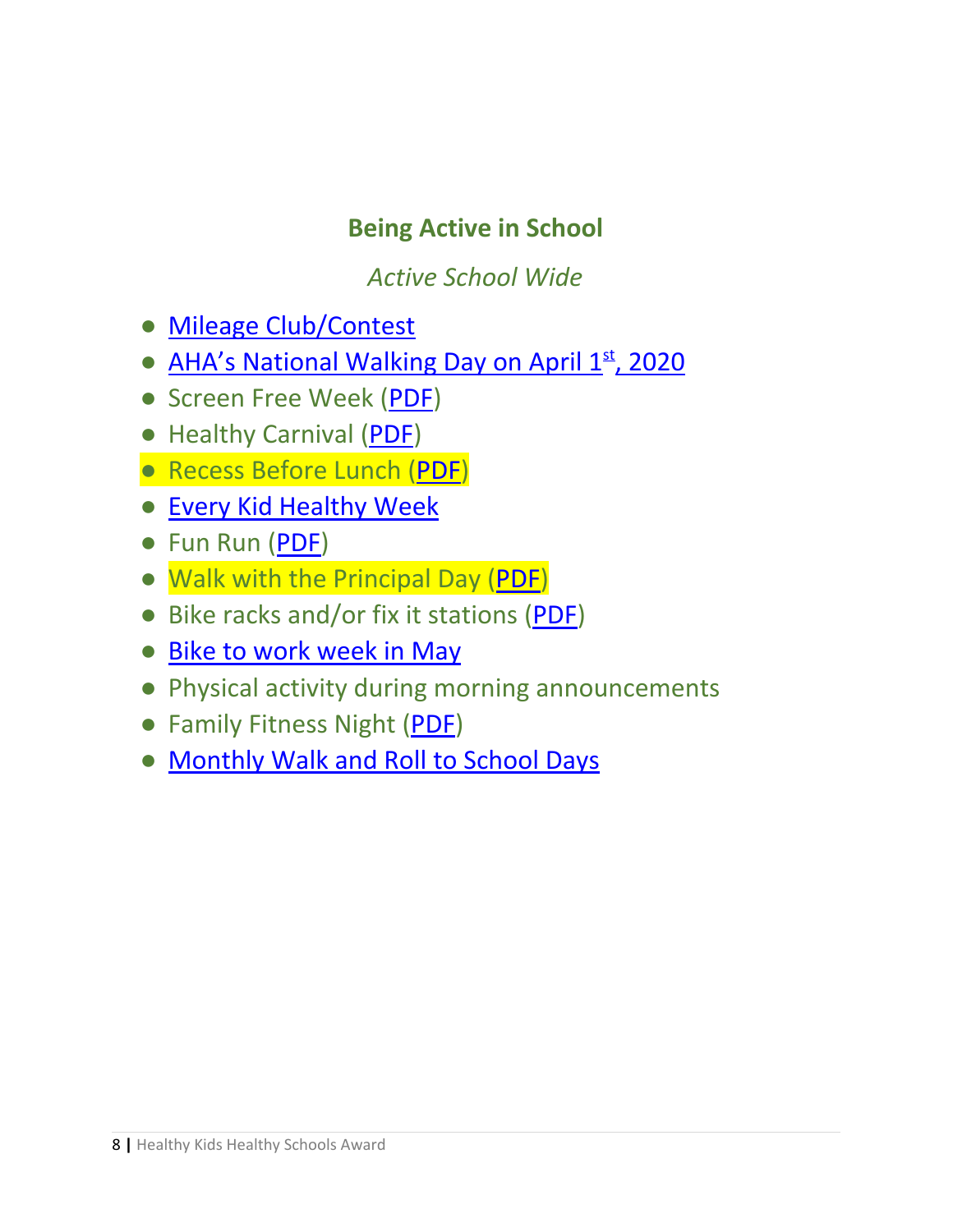# **Being Active in School**

### *Classroom*

- Physical Activity is never withheld as punishment ([PDF\)](https://drive.google.com/file/d/1I6_XGAza9JQstCymXVnuNOTDZ8-7qW-A/view?usp=sharing)
- Healthy and active classroom parties for special celebrations [\(PDF](https://drive.google.com/file/d/1WyUPBE9BQNeqY7DneaXiK-xz2ak_kx5t/view?usp=sharing))
- [Heart Health Month in February](https://www.heartandstroke.ca/get-healthy/healthy-kids/heart-healthy-lesson-plans) [\(PDF\)](https://drive.google.com/file/d/1r0ceB3sTvIlqoUW4-1YJnvyPrQAIZhkJ/view?usp=sharing)
- Opportunities to be active or to stretch throughout the day ([PDF](https://drive.google.com/file/d/11xxgLtHX0dfgLzgZKlpFz_4URNUreQxi/view?usp=sharing))

## **Being Active in School**

## *Physical Education*

- [Implement Fuel Up to Play 60](https://www.fueluptoplay60.com/)
- Active Indoor Recess ([PDF\)](https://drive.google.com/file/d/1a4XbgQBOXfFIkUdX3Ncoabj9vM1s_R2O/view?usp=sharing)
- [Offer Tri 4 Schools](https://tri4schools.org/)
- Available sports teams, interest groups or elective courses
- National Physical Fitness and Sports Month ([PDF\)](https://drive.google.com/file/d/18YceFnttwOkKz2miQs69ERB7w7e5yYTl/view?usp=sharing)
- Bike Rodeo/Bicycle Skills Clinic ([PDF\)](https://drive.google.com/file/d/1ZnhrSZqTo8KpKpOE_pab2-8iuAdf3Msa/view?usp=sharing)
- School Walk a Thon, Jump Rope a Thon, or Dane a Thon
- Bike Safety Education Classes in the Gym ([PDF\)](https://drive.google.com/file/d/10X1fvYudhqERUU14dT_blrIdC1G24VT2/view?usp=sharing)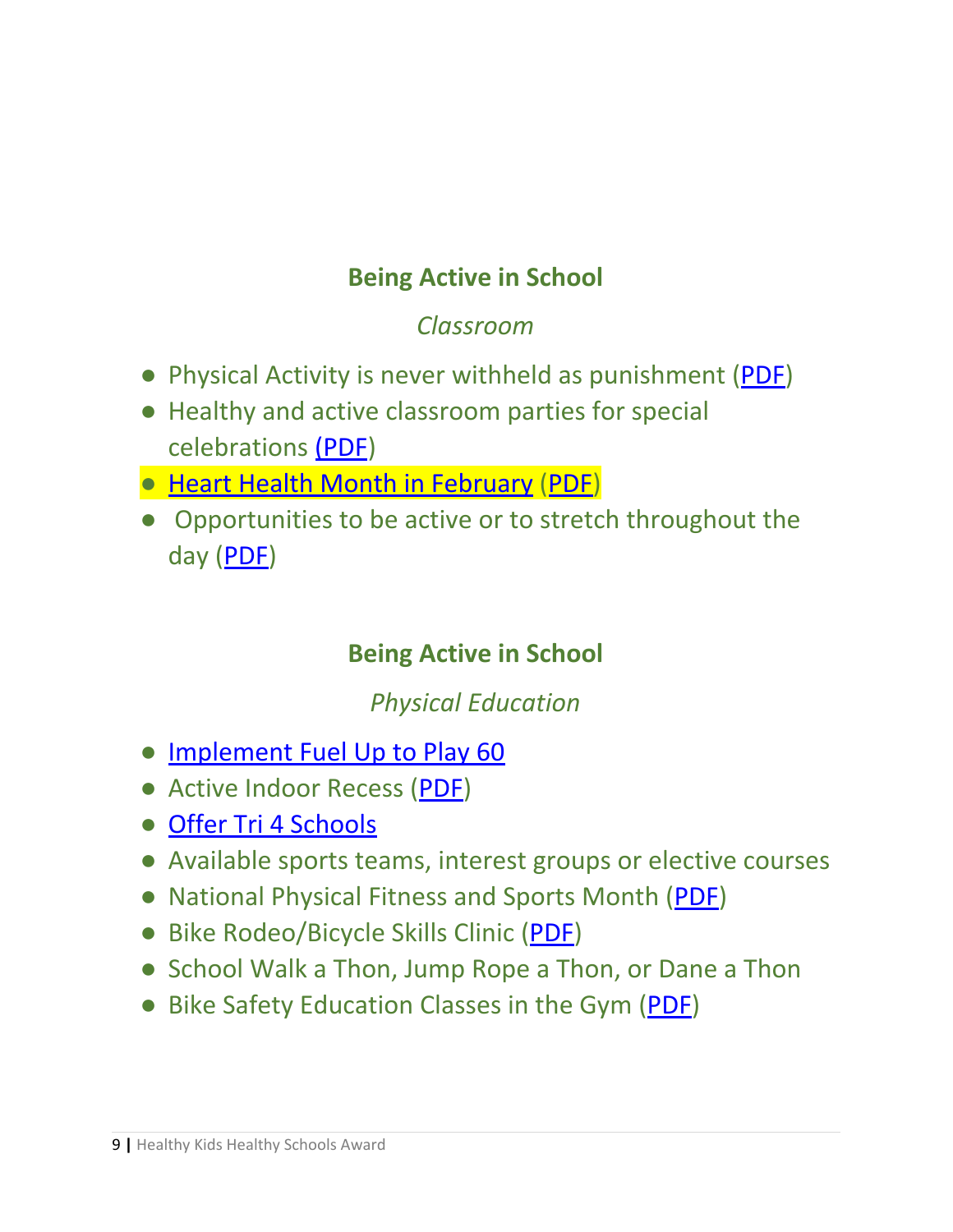## **Healthy and Well Schools**

- Brain breaks within the flow of a class day
- Have a school health program coordinator
- Customized Health and Wellness Action Plan ([PDF](https://drive.google.com/file/d/1SREhw24yGO8Qi5rVEseGM2ejc3wt4eW2/view?usp=sharing))
- [Foster a positive psychosocial school climate](https://www.cdc.gov/healthyschools/wscc/index.htm)
- All students take and pass at least 1 health course
- All health teachers have their credentials
- Students have access to a full-time counselor, social worker, and/or psychologist)
- Revision of your local school wellness policy
- Students are encouraged to have water with them throughout the day ([PDF\)](https://drive.google.com/file/d/17tdLlT4TZ9r8gaGSvYXkU2Rz6GxX8Vgy/view?usp=sharing) ([PDF](https://drive.google.com/file/d/1u_uq58_B6IJf6xi6CotP54l9WE_Ks46Q/view?usp=sharing))
- Utilize social media to promote health ([PDF](https://drive.google.com/file/d/1H2nDl7bLU4q7xXELinyk4701J0Htb54_/view?usp=sharing))
- Streetwyze App Usage on behalf of your school ([PDF\)](https://drive.google.com/file/d/1ZYM6Z5ncpiGnYxwUiB85O7PtzDJf3xOK/view?usp=sharing)
- Streetwyze School representative
- Access to open gym before, after and during non-school days ([PDF](https://drive.google.com/file/d/1FGCJzCQ_o59NXv4OEVwFzbG85Iy4dHCG/view?usp=sharing))
- Access to the playground before and after school
- [Share and Be Aware Classes](https://wisconsinbikefed.org/)
- Staff is provided with access to water fountains throughout the day
- Staff members have accessible and free or low-cost physical activity/fitness program
- Healthy Hall of Fame wall with photos of staff doing healthy activities
- Staff keep track of how many miles they walk using a pedometer